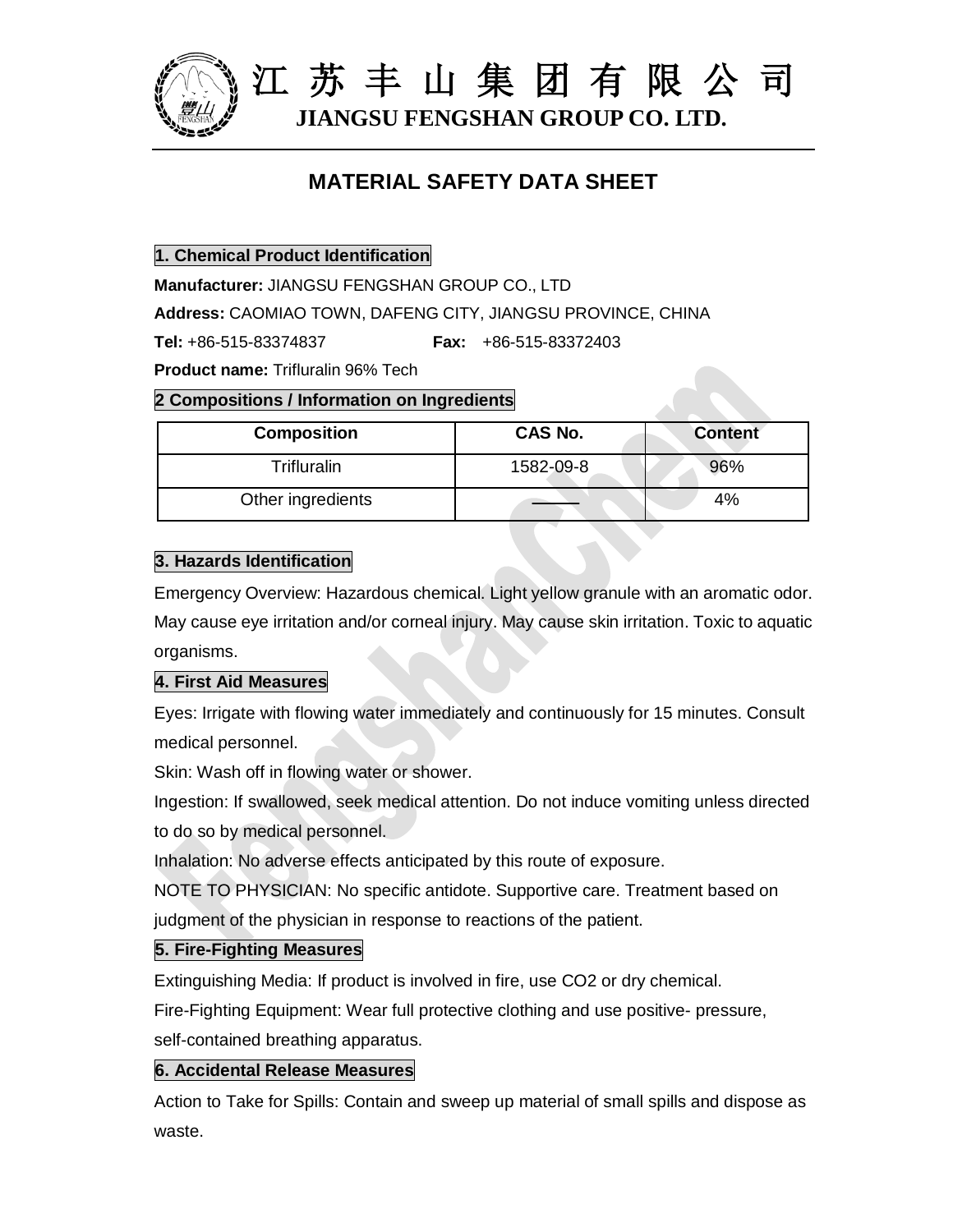

# 江 苏 丰 山 集 团 有 限 公 司 **JIANGSU FENGSHAN GROUP CO. LTD.**

# **7. Handling and Storage**

Handing: Keep out of reach of children. Harmful if swallowed, inhaled or absorbed through the skin. Avoid breathing dust and contact with skin, eyes or clothing. Users should wash hands before eating, drinking, chewing gum, using tobacco or using the toilet.

Storage: Store in original container. Avoid elevated temperatures. See product label for handling/storage precautions relative to the end use of this product.

# **8. Exposure Controls/Personal Protection**

Engineering Controls: Provide general and/or local exhaust ventilation to control airborne levels below the exposure guidelines.

Respiratory Protection: No respiratory protection should be needed.

Skin Protection: Use gloves impervious to this material when prolonged or frequently repeated contact could occur.

Eye Protection: Use chemical goggles.

# **9. Physical and Chemical Properties**

Form: crystals

Color: Light yellow

Odor: Slight aromatic odor

Melting point: 43-47.5℃

Vapor Pressure: 6.1mPa at 25℃

Solubility: insoluble In Water, soluble in many organic solvents

Specific Gravity: 1.36

# **10. Stability and Reactivity**

Stability: (condition to avoid): Avoid elevated temperatures. Under normal handling and storage conditions, avoid heating above 90°C (194°F). Heating to temperatures above 90°C can lead to violent reaction with rapid pressure buildup.

# **11. Toxicological Information**

Acute oral LD50: rat >5000mg/kg

Acute dermal LD50: rabbit >5000mg/kg

# **12. Ecological and Ecotoxicological Information**

Effects on birds: practically nontoxic to birds. The LD50 in bobwhite quail is greater than